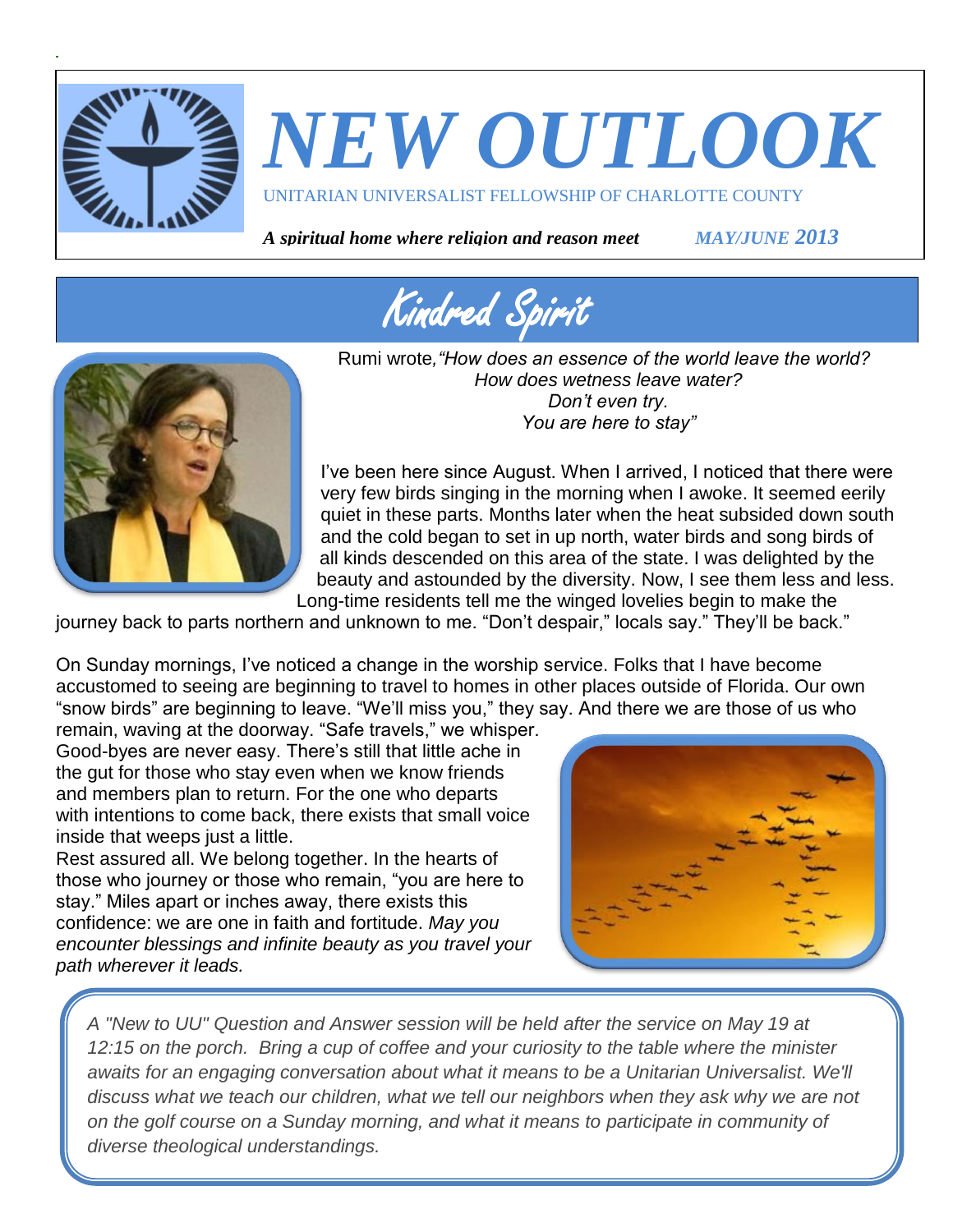# MESSAGE FROM MARYHOLLY



**Our Beloved UUFCC Community**: As a dear friend of mine faces the end of life, I am reminded how fragile life can be and how quickly one can go from healthy to critical. Life can be full of trials and tribulations and we have had many examples this past month right in our own congregation and among friends. May we remember how precious each day truly is.

I am also reminded of the importance of our faith and our beloved community -the connections we make - and how we build relationships to support one another. We are fortunate to have our minister, Rev. Amy (in her pastoral role), our Caring

Associates and now our new Health Advocacy team! We need one another in times of joy and sorrow. Thanks for making it so!

**Our larger UU faith**: I am also thinking of other important connections we make as I reflect on the recent District assembly- being among the larger UU community that lives by our shared principles and learning from others who work to share our faith with those who are looking for us. We have many resources available - learning opportunities abound through our Southern Regional staff and consultants, webinars and conferences. Watch for interesting offerings in updates and flyers-or speak with me if you are interested in participating in broader spiritual & leadership experiences.

On a more personal note, I was inspired to be a UU and reminded of our calling to live our principlesto walk the talk ... And so pleased to have 13 folks from our congregation -yes, wearing our green tee-shirts we stood out-the "green people" showing how proud we are to represent UUFCC.

**We welcome New Board Members**- Dennis Shaw and Stephen Lee and say farewell with much appreciation to Joan Bollinger and Steve Pollard for their service.

I encourage you to become acquainted with the seven Board members listed below and share your thoughts and questions with whomever you feel most comfortable. All we ask is that you do so gently-Board members and our minister are working hard to serve.

We had an inspirational Board Retreat hosted and facilitated by Rev Amy. It was an opportunity to become better acquainted, share our stories that make UU important and identify our hopes and dreams for UUFCC.

It is an exciting time of growth and change at UUFCC. Bear with us as we experience growing pains and work with us as we invite you to be a part of making it all possible.

Yours in faith, **MaryHolly** 



**UUFCC Board members 2013-14** MaryHolly Allison, President Jack Osborne, VP Carol Powell, Secretary Robert Taylor, Treasurer Vince Frighetti, Trustee Stephen Lee, Trustee Dennis Shaw, Trustee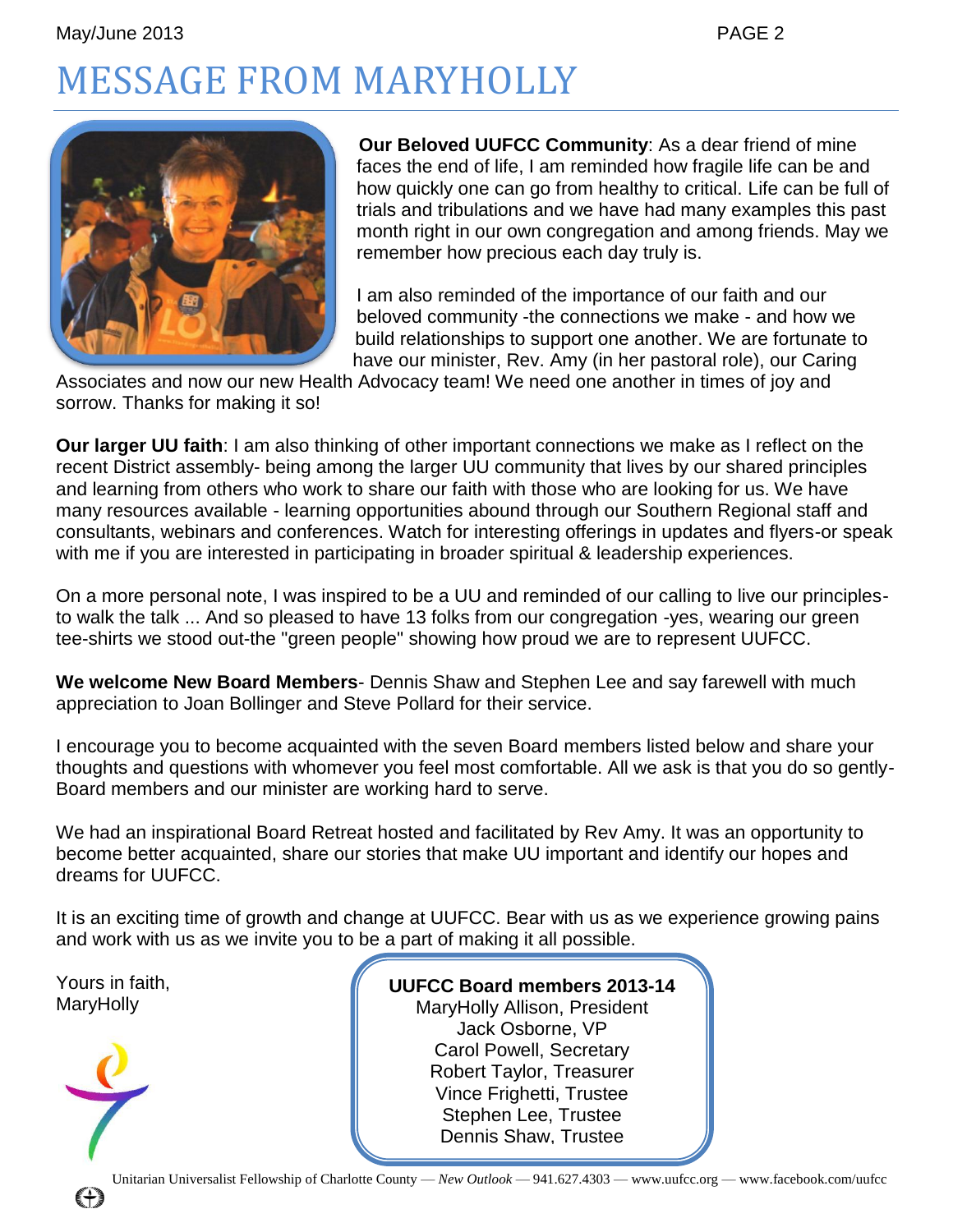# **ZZ FROM THE BOARD - Carol Powell, Board Secretary**



Our Board seems to cover a whole lot, in a short time. We went from recently having our Annual Meeting, to a Board Retreat, which included a very lovely party at the home of our Board President, MaryHolly and her husband Ben. We certainly know how to work, but also, have learned the art of how to "party".

The highlights of the Retreat were saying good-by to Joan Bollinger and Steve Pollard and welcoming Steve Lee and Dennis Shaw. The Retreat gave the newcomers an idea of how hard everyone works to make our congregation both loving, and functional, at the same time. We had a "dream session," putting things on a chart that we might see in the future, all of which were very exciting and we look forward to having more information for everyone in the future.

We all enjoyed the sharing of food and conversation at the Retreat. The new and old Board members were together at a very convivial party. We also are realistic enough to know that a lot of work will be done in the coming year and a party is nice once in a while.

Some of us will be travelling or doing other things that will make us absent for a little while, but we all know how the congregation always pitches in when needed. We look forward to a great summer for all! See you soon!

### UUA TRUSTEE TIDBITS, Joan Lund,



For as long as I have been involved in UUism I have believed, to be effective, our social justice work should be linked with other faith groups working on similar mandates. **The Interfaith Immigration Coalition** (IIC) is one such partnership of faith-based organizations committed to enacting fair and humane immigration reform. Members of the coalition advocate for just and equitable immigration policies, educate faith communities, and serve immigrant populations around the country, all the while reflecting our belief in welcoming and treating all people with dignity and respect.

**Breaking Bread and Building Bridges** (BBBB) is part of a larger strategy to engage people at the local level through events such as potlucks, vigils, and detention visitations, providing an opportunity to connect with those most directly affected by unjust immigration policies. For example, a group of congregations could hold an "eat and

meet" to share family migration stories, while identifying common values and goals. Specific goals and strategies, relevant to your community, could be developed to work towards immigrants' rights. Much information is available on our UUA web site, with a link to Interfaith Immigration Coalition and a resource toolkit for engaging in such activities. On a personal note: I look forward to being with many of you at General Assembly, my last as your UUA Trustee. I can be reached at [jlund@uua.org](mailto:jlund@uua.org) or 813-931-9727.

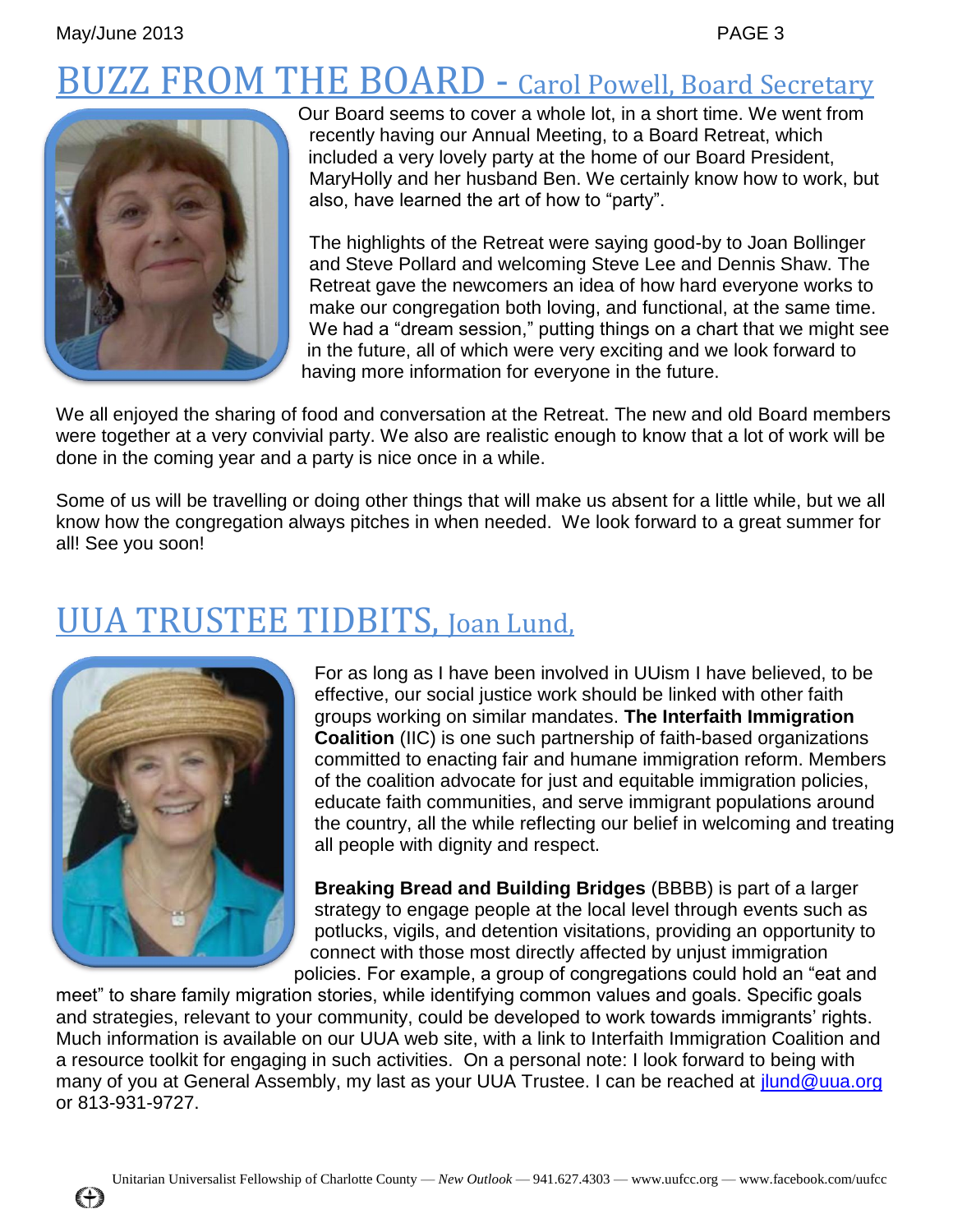# MUSIC NOTES Amy Lynne Menard



### Musical Calendar

**May 5th:** MUSIC SUNDAY! You won't want to miss this once-a-year Sunday with extra hymns, choir favorites, and special guests including the talents of our very own guitarist, Steve Pollard. Plus, we'll have a special **music program fundraiser**, where you can dedicate one of the new teal hymnals to a loved one by purchasing a name plate for \$25. Come out and lift your heart in song! **May 12th**: In honor of Mothers' Day, Megwyn will sing "The Story Goes on" from the musical, *Baby*. The Choir will sing for the final time this season, "Bright Morning Stars."

**May 19th**: The Beatles' "Here Comes the Sun" will usher in our Sunday about hope.

**May 26th:** Come have a Zen moment and hear the Taoist poem "The Little Fete" accompanied with Asian-inspired improvised viola.

- **Stay tuned for June music**, which will be announced in upcoming weekly updates!  $\bullet$
- The choir will be on summer break June, July, and August, and resume rehearsals in September. **This summer, volunteer** as a small group or soloist. Voices and instruments of all kinds are welcome.
- The **Music Committee** may become reestablished, with new purposes. Stay tuned for announcements about who to contact to get involved.
- Thank you to Bob Taylor and the Board who helped me get funding to attend District Assembly! It was a powerful, inspiring, and enlightening weekend and I am grateful to have had the opportunity.

### **CONTACT US**

1532 Forrest Nelson Blvd Port Charlotte, FL 33952 941.627.4303 [www.uufcc.org,](http://www.uufcc.org/) www.facebook.com/uufcc

**Rev. Amy Kindred**, minister@uufcc.org 941.627.4303 Minister's hours: Wednesdays, Thursdays 2:00-6:00 p.m. **NOTE: Rev. Amy will be on study leave through May 7.**

**Melanie Blais,** Office Assistant [office@uufcc.org](mailto:office@uufcc.org) **MaryHolly Allison**, President@uufcc.org **Ginger Abraham**, Newsletter Editor, newsletter@uufcc.org **Susan Taylor**, Newsletter Photographer, Copy Editor Article Deadline: 20th of the month

**Myrna Charry**, Communications Chair, mcharry@earthlink.net

**OFFICE HOURS** *Effective Apr. 29 through Sept. 26* **Mondays and Thursdays 9:00 a.m. - 5:00 p.m.**

### **WE'VE GOT TALENT!**

Remember last summer's really great Members' Art Show? Well, it's time to start planning this year's spectacular event. And, it's going to be bigger and better and more creative because WE'VE GOT TALENT. (Eat your hearts out, all you snowbirds!) We're looking for not only oil, watercolor or acrylic masterpieces, but showcasing a variety of our members' talents -- photography, quilting, basketweaving, ceramics, jewelry, sculpture, whatever. The show will be up from June through August. If you're interested in exhibiting your work, please see either Marilyn Reeve or Trudy Gerhardt.

(+)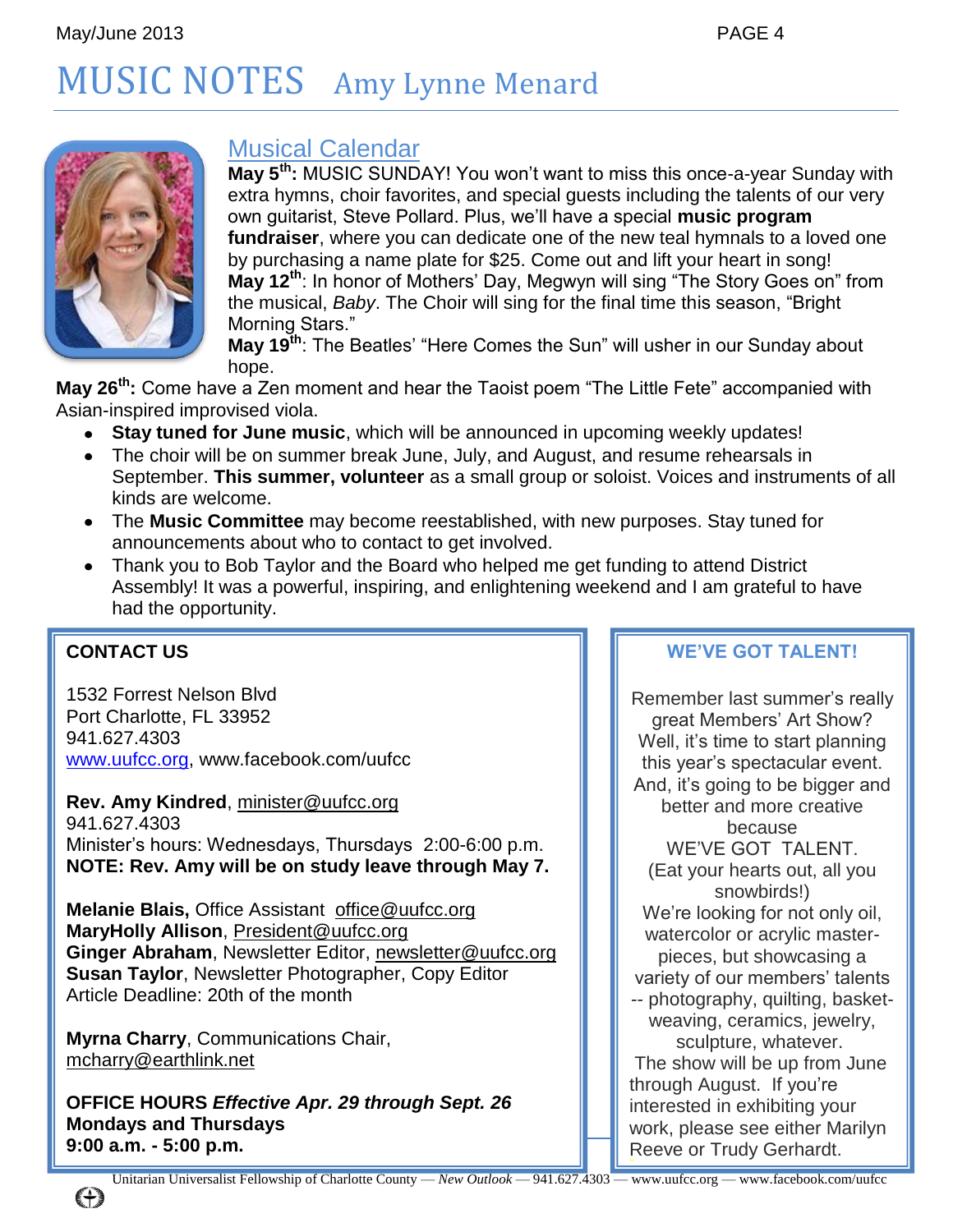# THIS I BELIEVE Dave Shumway

#### **May 26th at noon in the Sanctuary**

**Topic**: From obituary notice of Rev. W. Edward Harris 1935-2012 *"The church is not a place of right convictions, a fortress of truth or even a bastion of philosophy. The church is a community of those who have suffered loss, lived through it, and learned true compassion. We have a sense of awe and mystery about this world and this enterprise of living...We learn from each , and for these reasons we come to this special place, infusing it with hope."*

Where does this leave us at UUFCC? Without doctrine, discipline or boundaries, are we relegated to a pep club, a mutual support society, a social club? Are we a minor variation on any social club? We feel we are diverse, yet we say we are liberal, vote pretty much the same way and rarely have dissention as to convictions, doctrine or philosophy. Our services look and feel remarkably like main street Protestantism. Are we really free thinkers? Are capable of acting on an unpopular, minority opinion? Are we burying our independent thinking in our dependency on the group?

#### **June 30 at noon in the Sanctuary**

**Topic**: We think of ourselves as a "welcoming congregation." If we were to discover that one of us was a thief, a traitor expelled from the military, a convicted pedophile, a rapist, a murderer of any degree, or any other convicted felon, could we, should we draw the line? Where? If we became aware that one of us was an adulterer, a liar, or a con artist, is that our business? Should the person be confronted? Should that information be taken to the preacher or the board? If a participant begins to show delusional or manic behavior in the service, how do we deal with that? If a person came among us and began proselytizing, claiming the son of God, or speaking in parables, would they be tolerated? Do we excommunicate, medicate or ignore? Are we too accepting and reasonable? How vulnerable are we by our very nature?

# BOOK GROUP Joyce Gendziwill

JOIN US! We discuss all kinds of books. We choose books we think we all will enjoy. We choose books that we should read sometime in our lives. Books we have read once and want to read again. Books we own and cannot bear to part with. Books that will inspire a lively discussion.

One recent book was *The Last Brother* by Joe McGinniss, a story of Ted Kennedy from boyhood to just beyond the Chappaquiddick tragedy. How does the book fit in with what we already know from other sources? Does the author go too far in suggesting the thoughts and feelings of his subject? We agreed that the book was hard to put down. That it showed the power that unlimited wealth has over politics. And the power an ambitious father can have over his sons.

At our most recent meeting we discussed Mrs. Caliban by Rachel Ingalls. A lonely housewife shelters a manlike ocean creature who had escaped from the cruel experiments at the research institute. Is the creature real, as in a sci-fi story? - or is he a hallucination to rescue the desperately unhappy woman? The book has been called one of the twenty greatest post-war American novels.

Books for future discussions are: May - Wuthering Heights by Emily Bronte June - The Code Talker by Chester Nez July - The Professor and the Madman by Simon Winchester

Meetings at 1:30 on the last Wednesday of the month. All bibliophiles are welcome!

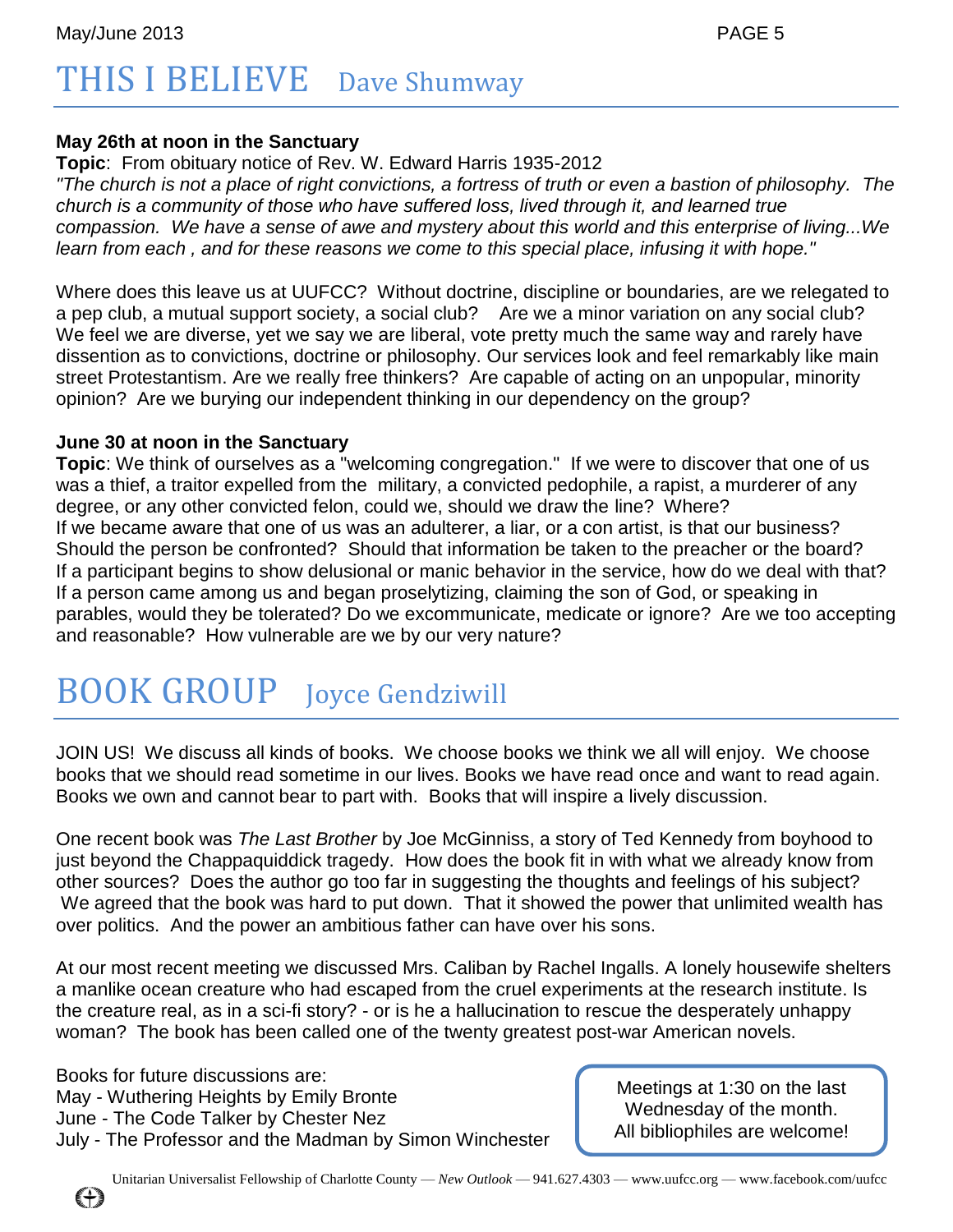# RADIO COMMITTEE REPORT, Rosemary Hagen

R. J. Malloy, general manager of Internet Radio KDW, has offered UUFCC an hour of free time each week for radio programs. He is doing this as a community service and includes help editing the programs. In response, the radio committee is really getting going.

Phil Brown and Rosemary Hagen are working on shows, and Rosemary's on the UU Service Committee is ready to be edited. Sally Clarke has started interviewing GLBT people and so has Joseph Fenty, but his program will have to be put on hold until

he finishes his physical therapy following his heart attack. Work hard, Joseph! Do your physical exercises and keep blowing into that balloon. Become a blowhard! We all hope to see you soon, and are delighted that you are home and recovering.

Tom Dueley, with the help of Jack Osborne is transferring key sermons by Reverend Amy to KDW for broadcasting. The first will be the sermon on the Immokalee Farm Workers which she gave on November 4. We are using that first to call attention to what UUFCC is doing in the community. We will let you know when it will be played on KDW.

Bill Wharton reports that he has taped programs for many presentations to our congregation which go back through the years. We will be looking at those and considering which tapes seem to be most appropriate. We could use some volunteer help on this project. If you are interested, please see Rosemary or another committee member--Que Burgess, Tom Dueley, Dale French, Ted Zawistowski, Phil Brown.

I am happy to report that we are just about equipped to run our own internet station, and as soon as we all receive training from KDW the committee will discuss when to start.

Right now, we need more programs dealing with current activities and issues. What are the various committees doing? For example, Delight TePaske from the Social Justice Committee is working on a program about Afghanistan. That is only one committee. Please see Rosemary and tell her about your committee work or send her a written report.

Anyone who wants to help prepare radio programs, or who has an idea about one, see Rosemary Hagen or a committee member

### **To listen to KDW radio type http://www.KDWradio.com/nowplay**

### ART ON THE WALL

The paintings of Punta Gorda artist Joan Bradley will be on display beginning on the first of May and running until June 15.

Ms. Bradley's subjects, done mainly in acrylic, cover a wide spectrum of subjects including tropical birds and other wildlife, sailboats, landscapes, orchids, portraits as well as abstracts.

Also featured again will be the popular wood-turned work of Normand Desjardins. Many of the paintings as well as the wood works may be purchased.

The public is invited to a reception for the artists on Friday, May 3, from 5:00 to 7:00 p.m.

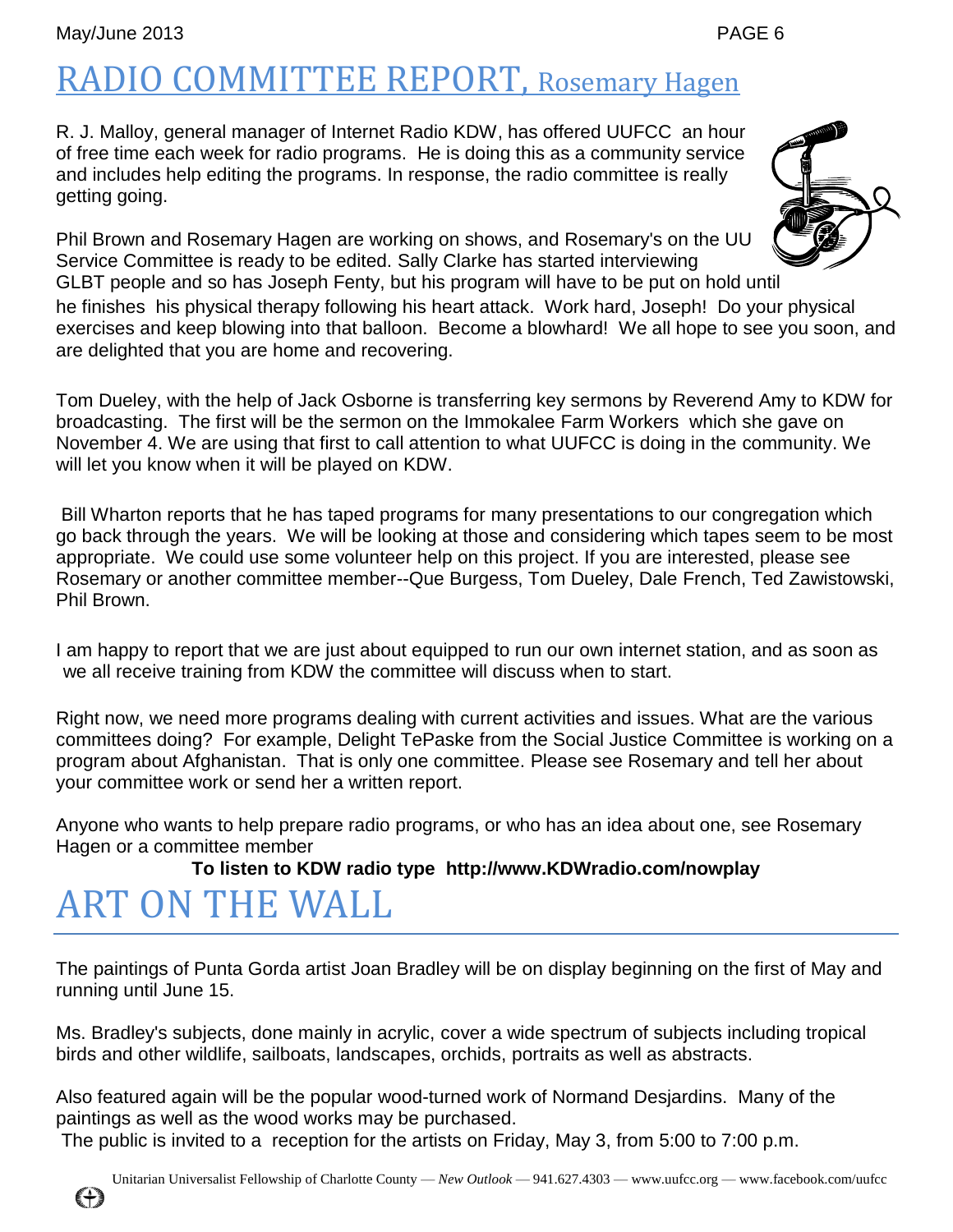### COALITION OF IMMOKALEE WORKERS AND UUs Ted Zawistowski, Social Justice Committee Chair



At the recent first-ever White [House Forum to Combat](http://org2.democracyinaction.org/dia/track.jsp?v=2&c=6VCegmBJVqLQUFdVPTyL0Et3qKNCi2eI)  [Human Trafficking](http://org2.democracyinaction.org/dia/track.jsp?v=2&c=6VCegmBJVqLQUFdVPTyL0Et3qKNCi2eI) the CIW and the Fair Food Program were front and center. The Fair Food Program was singled out as "one of the most successful and innovative programs" in the world today in the fight to uncover and *prevent* modern-day slavery.

Over the years, numerous congregations of a broad variety of religious denominations and other social action groups have supported the CIW in many ways, among them the Unitarian Universalist fellowships of SW Florida,

including us at UUFCC. Last November, an assembly of UU congregations met here in Charlotte County to plan coordinated support for the CIW across this region.

This year, we provided leadership together with the local branch of the National Association for the Advancement of Colored People (NAACP) to organize community-wide support for the CIW's march in March from Fort Myers to Lakeland where the Publix supermarket chain has its headquarters.

On March 4, 5 and 6, the CIW marchers passed through Charlotte County. Some of us joined them as they walked across the Peace River bridge. We housed some 100 marchers for two nights here at UUFCC, helped feed them several meals here and at other locations, soaked some sore feet in Epsom Salt baths, drove a few to our homes to take showers, sang with them and to them, and walked more miles. Eventually, two carloads of us rejoined them in Lakeland for the final action on the 17 $^{\sf th}$ .

For the first time, a representative sample of Charlotte County organizations and individuals worked together to help the cause. Some of these groups came to help the CIW for the first time. We sang in unison songs of hope, courage and determination, we sat at the same tables to eat with those who serve us, we spoke with one another as equals, and we stood together hand in hand with the oppressed to protest oppression.

### TECHNICAL ASSISTANCE NEEDED

Help is needed in operating various technical equipment around the Fellowship. We are seeking some folks to join the "Technical Committee" and learn how to setup and operate the projector and computer and software used during our Sunday services. Help is also being sought for working on our UUFCC website. There are several routine pieces of updating and maintaining of the site that are easy to learn, fun to do, and can be "creative". If you think you might be interested in giving this a try, please talk to MaryHolly Allison or Jack Osborne. There will be a tech training on May 8 from 5-6 p.m.

### NEW SIGN

Many thanks to those of you who have already made a contribution towards the purchase of our beautiful new sign. If you would still like to donate, it's not too late! Just look for the large picture of the sign and drop your donation in the bucket attached underneath.

**(+)**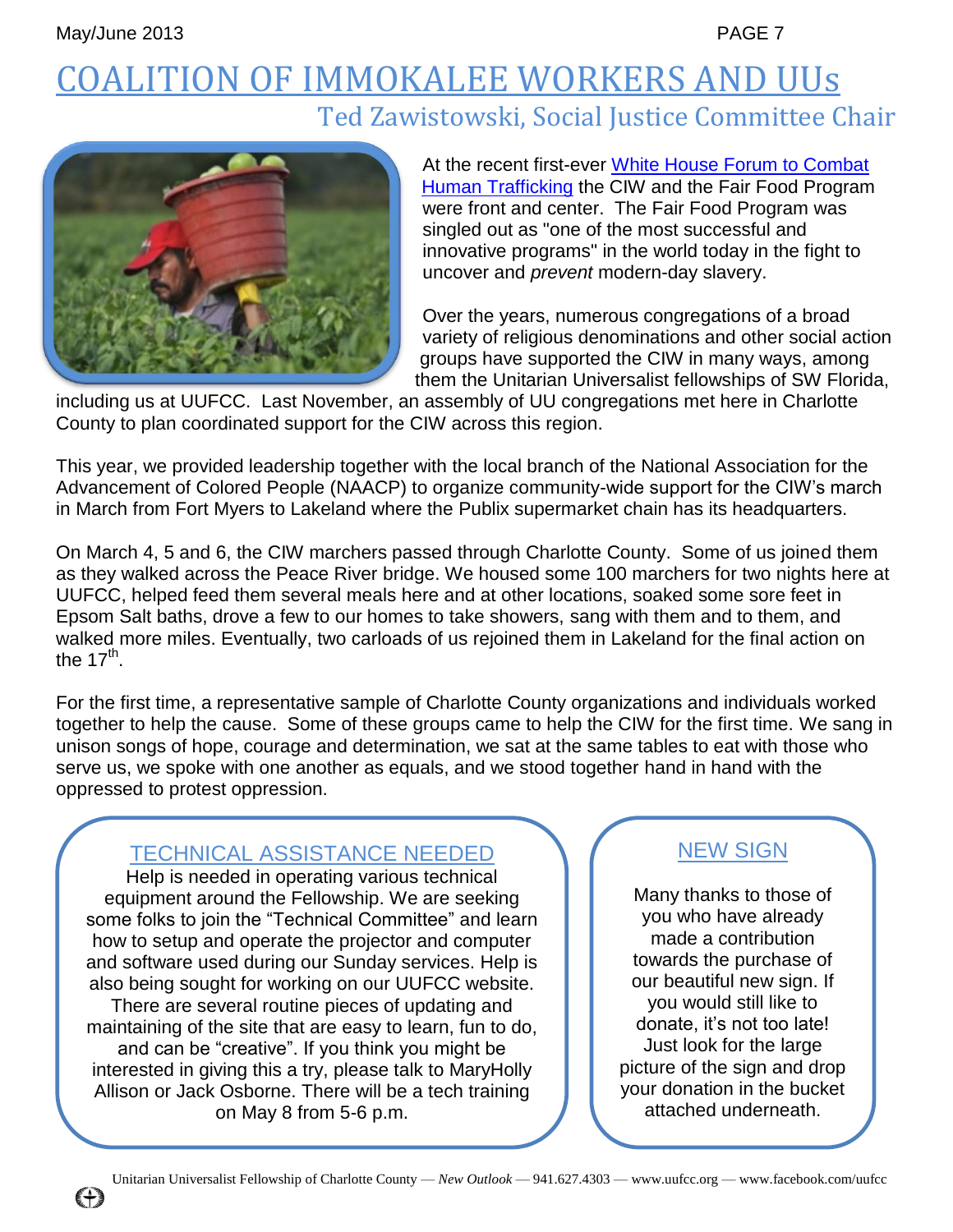May/June 2013 **PAGE 8** 

SUNDAYS

**9:15 a.m.** Conversation among Friends **9:30 a.m.** Join us for Choir practice **10:30 a.m.** – Worship Service

### WORSHIP SERVICES

**May 5** Music Celebration Sunday, Amy Lynne Menard and Dennis Shaw, Worship Associate See Music Calendar p.4 for details

### **May 12**, Rev. Amy Kindred. Sue Burgess, Worship Associate

### **Margaret Fuller: A Mama Who Didn't Mince Words**

A number of women throughout the history of Unitarian Universalism have made grand contributions to the faith we celebrate today. Margaret was one woman who lived her convictions. Her story will surprise you.

**May 19,** Rev. Amy Kindred, Annie Ross, Worship Associate

### **Hope Happens Here**

In a beautiful world challenged by adversity and despair, where do we find the will to exist? What keeps one from falling into a well of fury and cynicism? Through the centuries, there have been those who have fanned the embers of hope. Are you one of them?

*A "New to UU" Question and Answer session will be held after the service. See p. 1 for details*

### **May 26**, Rev. Amy Kindred, Ginger Abraham, Worship Associate

**Tao of Winnie the Pooh**

Based on a book of the same title, this morning's sermon explores Taoism's fingerprint on the actions and relationships of the characters in Milne's beloved classic tale of the escapades of Winnie the Pooh. Who said children's books are only for children?

# MAY CALENDAR EVENTS

**Wednesday, May 1**- 7pm. Choir Practice.

**Friday, May 3** – 5 p.m. Artists' Reception for Joan Bradley and Normand Desjardins

**Saturday, May 4**- 2:30pm. Recorder Group.

**Tuesday, May 7**- 10am. Caring and Hospitality committee meeting .

5pm. Tough Times support group.

7pm. Gulf Coast Acoustic Guitar Society.

### **Wednesday, May 8** – 5 p.m.Tech Training

**Thursday, May 9** - Navigator River Trip - Ecological Tour on the Peace River.

Everyone should arrive at the Navigator Bar and Grill off of King's Highway at 11:15 for lunch after which, we will board their pontoon boat and head out on the river for a narrated tour for 1  $\frac{1}{2}$  hours. The cost is \$36.00 including lunch and gratuities. Please make your checks payable to UUFCC but make sure it states RIVER CRUISE in the memo area of your check. Joan Bollinger will collect the checks. TO reserve your space, you can call Joan at 941-286-7297.

**Friday, May 10**- 4pm. Game Night.

6pm. Karaoke Night.

7pm. Cafe Serendipity.

**Saturday, May 11**- 2pm. Chalice Circles.

**Tuesday, May 14**- 5pm. Tough Times support group.

Unitarian Universalist Fellowship of Charlotte County — *New Outlook* — 941.627.4303 — www.uufcc.org — www.facebook.com/uufcc



€₩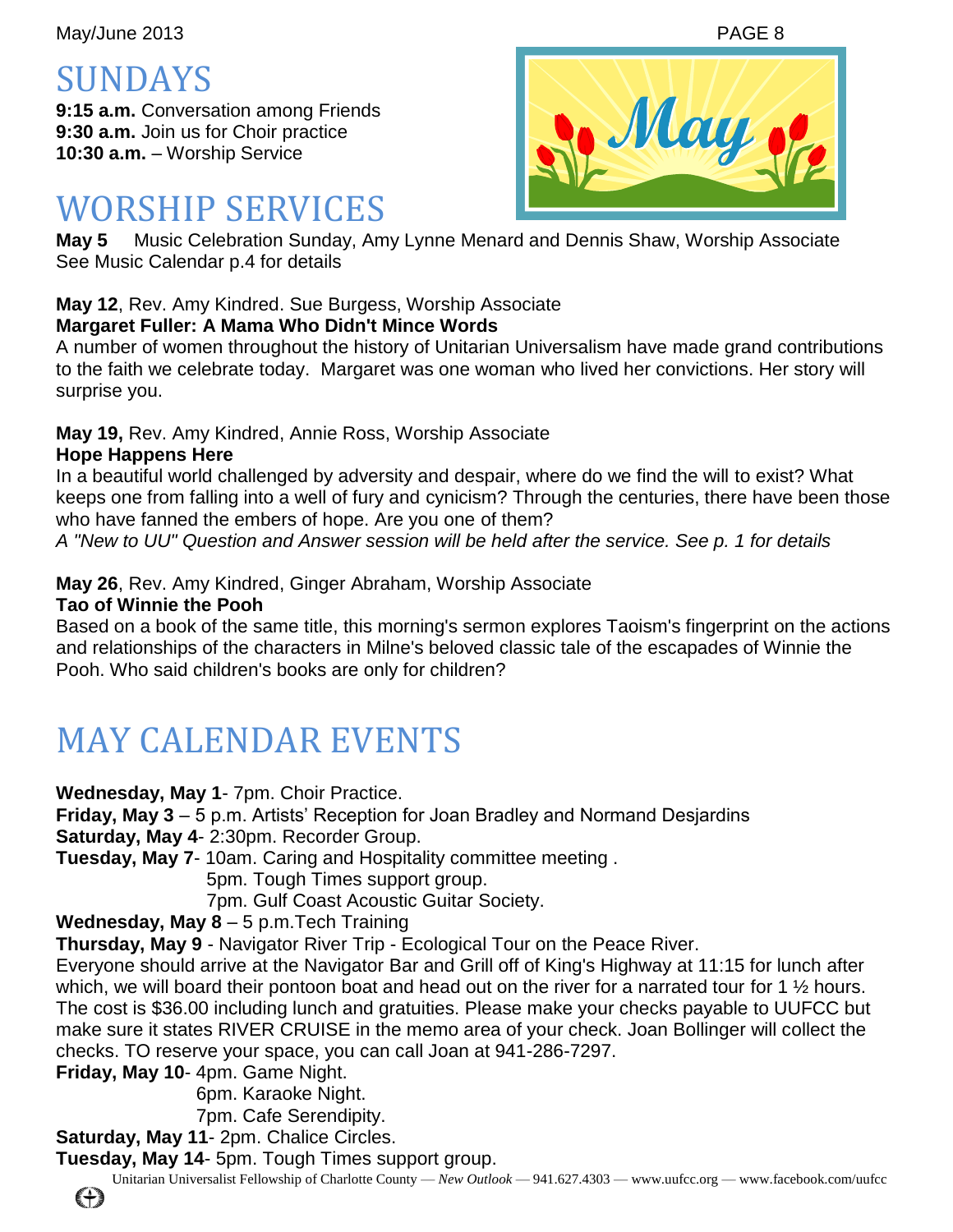**Wednesday, May 15**- 6:30pm. Mid-Month Movie Night. Congregation member Roxann Luning suggested a wonderful movie titled "Searching for Sugarman". It's an incredible true story of a 70's rock singer who "never was". You'll be moved to tears of joy! Bring yourself and a friend if you like. We'll supply the popcorn and beverages.

**Tuesday, May 21**- 5pm. Tough Times support group. 7pm. Gulf Coast Acoustic Guitar Society **Wednesday, May 22**- 1:30pm. Book Group. **Wednesday, May 29**- 6pm. Healing Oasis.

# WORSHIP SERVICES

### **June 2**, **Pulpit Exchange with Rev. Roger Fritts**

On occasion, Unitarian Universalist ministers exchange pulpits. On this Sunday morning, Rev. Roger Fritts, who serves the Unitarian Universalist Congregation in Sarasota, delivers the sermon. Our minister, the Rev. Amy Kindred, will carry the message to the congregation in Venice, Florida.



### **June 9**, Rev. Amy Kindred

#### **Stranger than Fiction**

Based on a movie, the sermon explores the power of the story and examines what might happen if the lives of the characters in a book are truly guided by the author's pen. If you had the opportunity, would you like to know how the story of your life ends? Who or what determines your destiny? (*Come see the movie, Stranger than Fiction, at Mid-Month movie night on Wednesday evening, June 12 at 6:30 pm. All are invited for free popcorn and beverages.)*

*This will also be a Membership Sunday for those interested in becoming a member of UUFCC. See p.3 for details.*

### **June 16,** Dennis Shaw

### **Reflections and Readings on Fatherhood**

Join us as we recall the people in our lives who are or were our fathers or like fathers to us.

### **June 23**, **Unitarian Universalist General Assembly**

Our congregations are united by a covenant to gather under a central association. That is, we are part of the Unitarian Universalist Association. Once a year, delegates from our congregations gather to vote for policies and governance matters. We also come together to celebrate our shared faith. On this Sunday morning, we will attempt to participate with the morning worship via live stream feed from Louisville, Kentucky.

### **June 30,** Sharon Whitehill...

**Dancing With the Stars."**

"We are made of star stuff," said Carl Sagan. "The nitrogen in our DNA, the calcium in our teeth, the iron in our blood, the carbon in our apple pies were made in the interiors of collapsing stars." And so, in a very real way, we all dance with the stars, all of us joined in one cosmic dance.